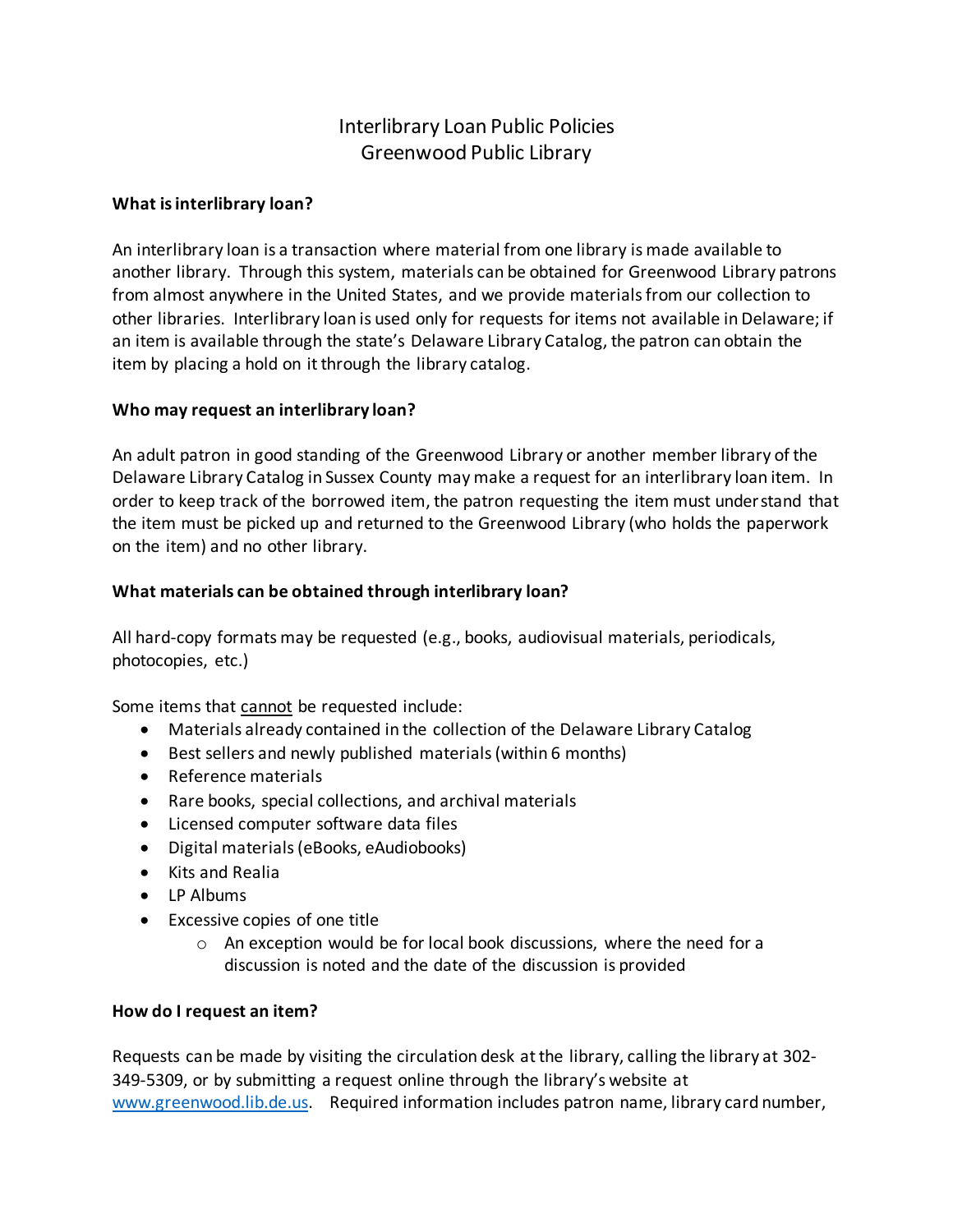phone number, email address if available, title and author of item requested, item type (book, CD, etc.), and ISBN (if known).

# **How long will it take to receive the materials I requested?**

If a hold has been placed on an instate item from the Delaware Library Catalog, it will take approximately 3-7 business days for the item to be available. If an item was requested from out of state, it can take anywhere from  $2 - 4$  weeks for the item to be received. During the current pandemic, this wait time will be at least 3 days longer due to quarantining the items upon arrival at the library.

## **Does it cost anything?**

The Greenwood Library does not charge for interlibrary loan requests. Occasionally the supplying library will charge a lending fee for the service ranging from \$5.00 to \$20.00; if this is the case, the requesting patron will be notified by library staff and asked if they would still like to make the request. The charge will be due for payment when the patron picks up the item.

# **How will I be notified that the item I requested is available?**

Depending on the preference stated on their library card account, patrons will be notified via email, text, or by phone.

# **How long can I keep the item I've requested and can it be renewed?**

Items requested by interlibrary loan have a two-week loan period. Depending on the supplying library's policy, renewals can be requested. Please notify the library 2-3 days before the due date that you would like to request a renewal. The supplying library may impose restrictions on loans that may include using the material in the library only or not allowing photocopying.

## **How many requests can I have active at a time?**

Patrons can have up to 5 active requests at a time. When an out-of-state item is returned, the patron is able to place another request.

## **Is my request confidential?**

As with the circulation records of all patrons in the Delaware Library Catalog, interlibrary loan requests are confidential.

## **What about overdues and other fines?**

Overdue fines will accrue just as they do with Delaware-owned items: \$1.00 a day for DVDs, and \$0.10 for all other items.